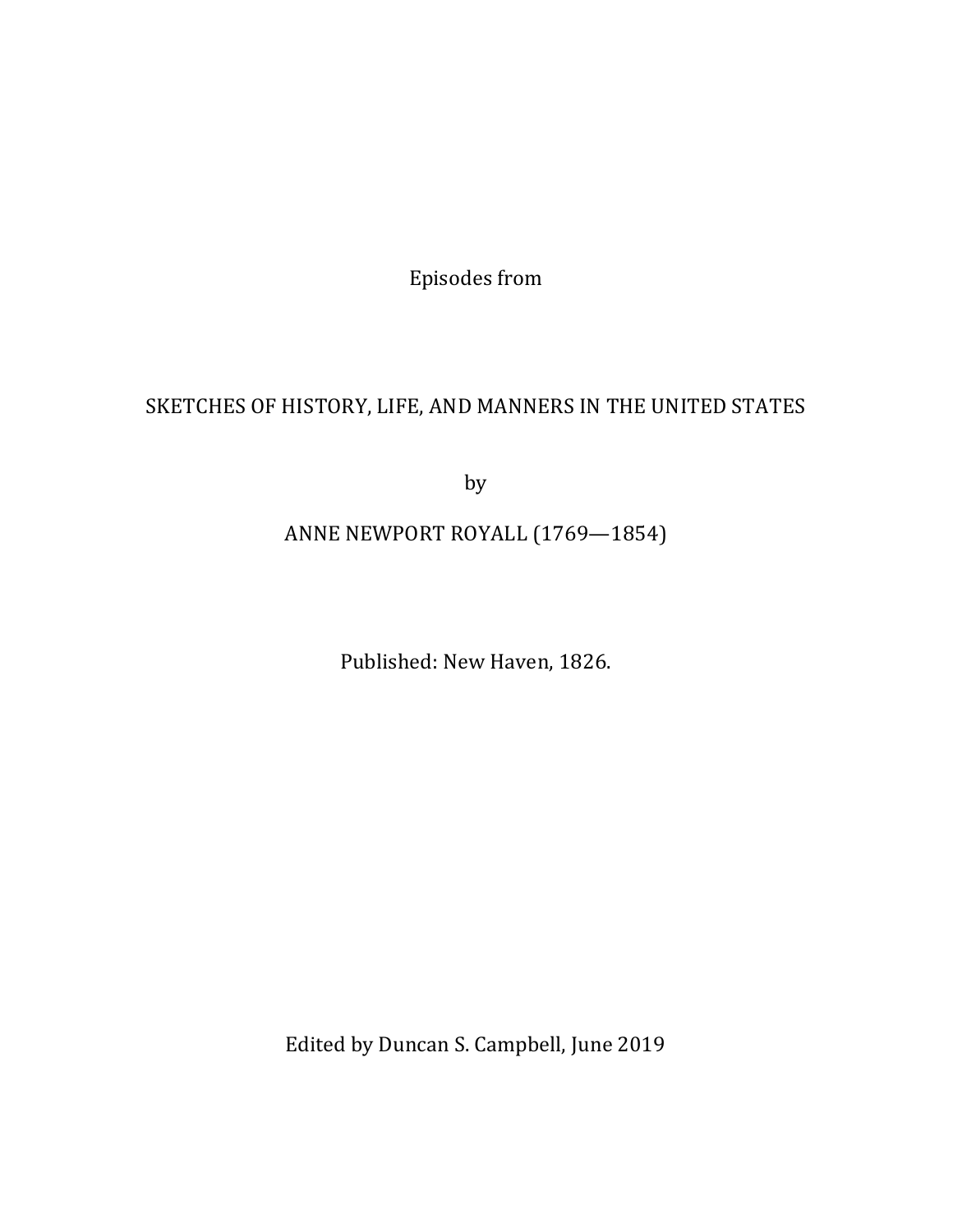## JOURNEY FROM HUNTSVILLE TO VIRGINIA.

*HAVING* been advised to try the mineral waters in Virginia for my health, I set out *on horseback from St Stephens, in Alabama, July the 1st, 1823, intending to take the stage at Huntsville. With a view to divert my mind from melancholy reflections, to which it was disposed from ill health, I resolved to note everything during my journey, worthy of remark, and commit it to writing, and to draw amusement and instruction from every source. In doing this, I shall not imitate most journalists, in such remarks as "cloudy, or fair morning," and where we stop,* dates, &c. This is all the preface I deem necessary.

Upon my arrival at Huntsville, I was told that the stage left there at daylight next morning. Huntsville is well known to be one of the largest towns in the state: it is on the north side of Tennessee river, about ten miles distant. It is handsomely situated om an eminence, has a commodious square in the center, as have all the towns in the state. On this square is an elegant brick court house, a market house, and two fire-engine houses. The town is principally built of brick. Around the square, several wealthy merchants have drawn themselves, and do much business. There are four churches, one for Presbyterians, one for Methodists, and two for blacks, two female academies, and one for young men. The land in the neighborhood of Huntsville, yields considerably in fertility, to the land on the south side of Tennessee river, though it maintains the same beautiful, undulative surface, with large fields of cotton.

After resting a few hours, I sallied out to refresh myself with a walk, and meeting with Col. Pope, accepted an invitation to spend the night with him. Col. Pope is amongst the wealthiest men in the state of Alabama, and lives in princely style. If any man is to be envied on account of wealth, it is he. His house is separated from Huntsville, by a deep ravine, and from an eminence overlooks the town from the west; on the east lies his beautiful plantation, on a level with the house. Although the ascent to it is considerable, yet when you are there, it is a perfect plane. He has, however, injured the beauty of his situation by surrounding it with the Lombardy poplar. If I admired the exterior, I was amazed at the taste and elegance displayed in every part of the interior; massy plate, cut glass, china ware, vases, sofas, and mahogany furniture of the newest fashion, decorated the inside.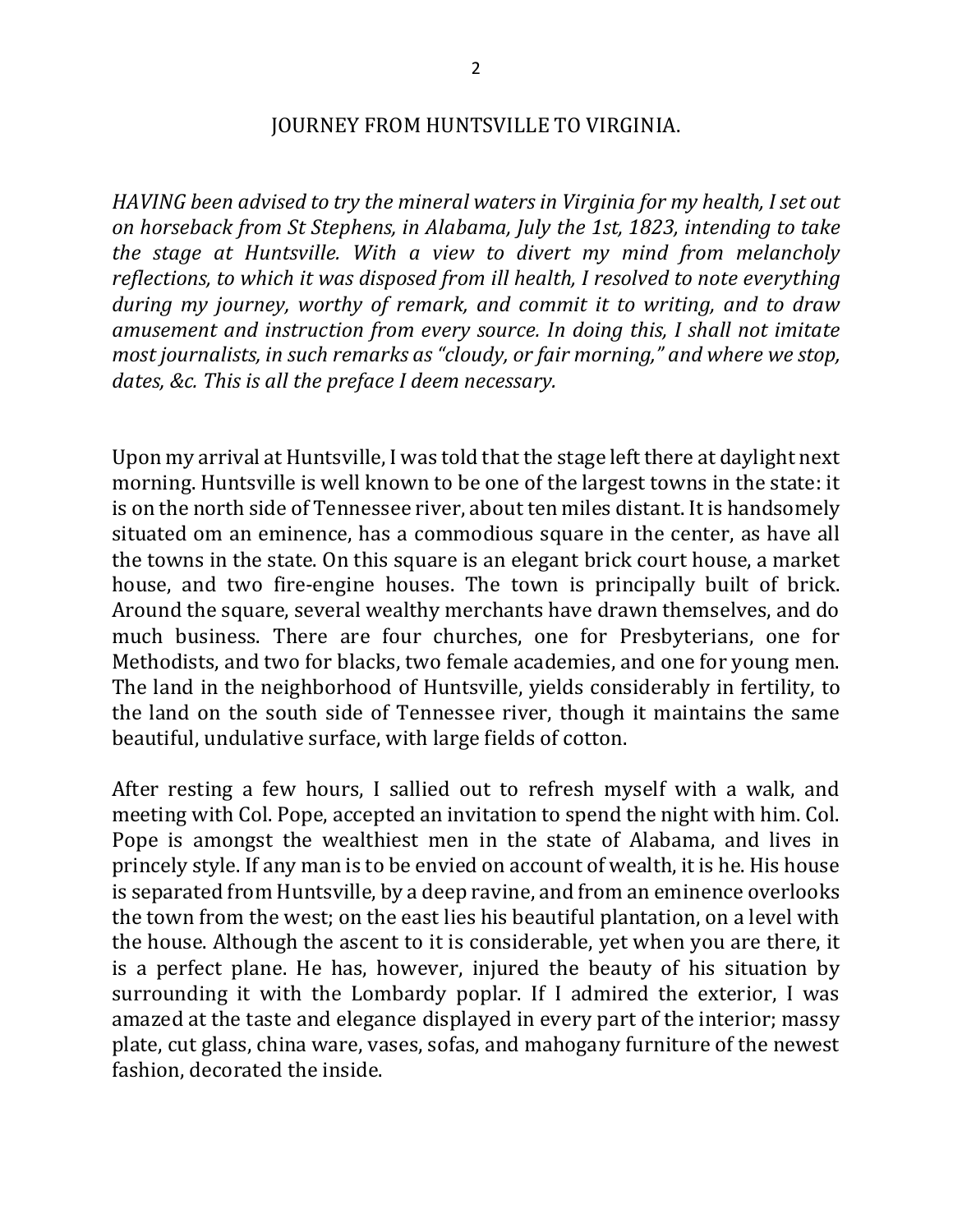To those unacquainted with the wealth of this new country, the superb style of the inhabitants, generally, will appear incredible. Mrs. Pope is one of your plain, undisguised, house-keeping looking females, no ways elated by their vast possessions, which, I am told, are the joint acquisition of her and her husband's industry. Report says she is benevolent and charitable, and her looks confirm it. Next morning found me in one of my splenetic<sup>1</sup> fits: I resolved to shake it off in the stage, and set off in it, accordingly, for the sweet springs.

Three passengers besides myself. This consoled me a little, as it afforded an opportunity of indulging observations on the variety of character which now presented itself, in the persons of the strangers. One was a young gentleman from Abington, Virginia. Another was from East Tennessee, and the third was of Huntsville, and an Irishman. Travelers in stages are (at least in this part of the country,) not long in making up their acquaintance. The young man of Abington, whose name is B., was one of your noble, fine looking men, and though stout, possessed of much personal beauty, and grace of manner. He was good natured, moderately improved, yet still enough so for his age, being very young: he was, shortly after this, married to the young and beautiful Mrs. Trigg, of Wythe. Our Irishman was a comical, gay, lively man, of about thirty, a little crazed when sober, a good deal so when tipsy. The Tennessean was a middleaged man, of the inferior order, he was ugly, ignorant and, in short, he was a complete boor, if it be good English. Clown, as he is too surely, he must have the back seat, the only one with a back belonging to the stage, which was nothing but an old rattletrap. However, this made no difference: I was prejudiced against him at first sight. Meantime I was relieved by the driver, who informed me, we would soon meet the Nashville line, which was more comfortable.

For the distance of a mile, after leaving Huntsville, the road is causewayed<sup>2</sup> with huge logs, and so soon as the stage was on it, we were sadly jolted. Our Irishman acted the Merry-Andrew<sup>3</sup> to perfection, uttering as many "*Oh laws*" as Sancho<sup>4</sup> after his discomfiture by the mule-drivers. "Oh Lord, sir! do speak to your horses, and tell them to go more softly; Oh law, O! they are the most uncivil horses ever I *saw.*" The horses were actually the best of their kind, and seemed to understand every word of their master perfectly. After we were clear of the causeway, the road, though level, was narrow and crooked, often interrupted with stumps of

 $\overline{a}$ 

 $1$  Splenetic — Melancholic

<sup>&</sup>lt;sup>2</sup> Causewayed — Raised above wet ground or water (i.e. a corduroy road)

 $3$  Merry-Andrew — Person who clowns publicly (per Webster; archaic)

<sup>&</sup>lt;sup>4</sup> Sancho Panza — squire of Don Quixote in Cervantes' *Don Quixote*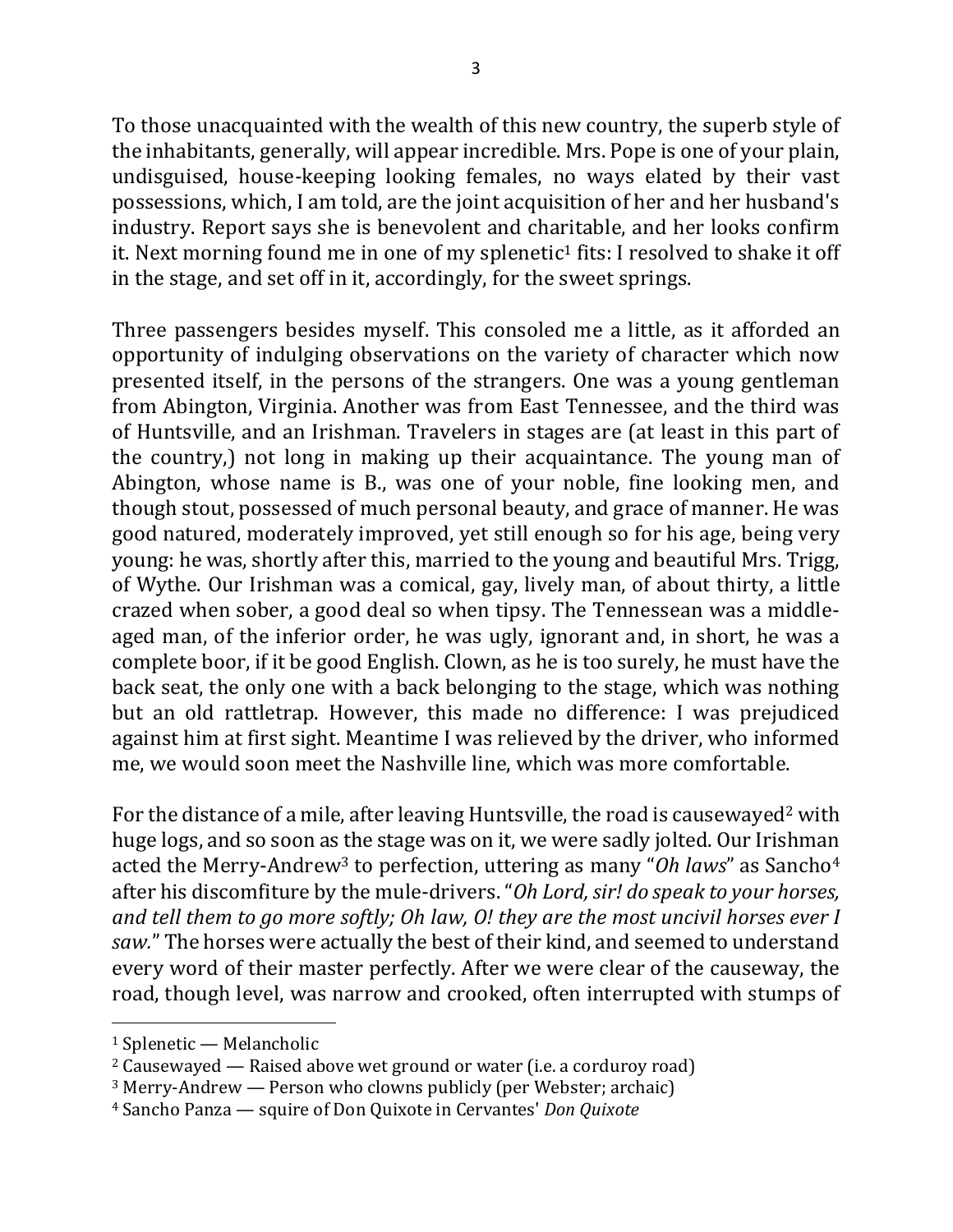trees: going at the rate we went, it required the utmost skill to avoid them. When the driver would see danger before him, he would address his horses with "*look sharp*," or "*take care*;" [at] that moment the animals would be seen looking up the road, and would avoid the danger, with all the caution of reasonable beings.

The first day brought us to Winchester in Tennessee. Winchester is the seat of justice for Franklin county; it is a handsome village, many of the buildings are well built, of brick. It contains a court-house, a church, a post office, an academy and other schools. The land is beautiful and fertile. From Huntsville to this place, forty miles, the soil and its productions are the same, viz. rich and level. Here we change our driver, as is the practice; I dislike the practice.

Next morning before day, all on the road again, in health and good spirits. Our Irishman having invigorated his spirits with a portion of the spirits of corn, was doubly amusing; his tongue outwent the wheels of the stage, and his countenance defied description. It was ludicrous enough to see him earnestly rummaging his pocket-book, while some dowdy fat woman endeavored to keep up with the stage, to "*get the letter from her father, mother, or acquaintance*," whilst he vociferated the driver for not stopping his horses till he gave the lady the letter. Anon he has some awkward boy or girl by the wayside staring at "*has Jim come from mill yet?"* When he could make us laugh no other way, he would insist upon drinking out of the horse-bucket, and that after the horses had done, for which he was sometimes censured by the driver, with "sir, why didn't you *drink before I watered my horses.*" What a happy knack some people have! I have often wondered whether it affords such characters the same amusement it does others, as their aim appears solely to amuse the company. This man of happy disposition, once independent (as I have since understood,) well reared and educated, is now not worth a cent, and yet how merry he is! Is not a disposition like his a fortune.

*McMinville*. The second day brought us to McMinville, the seat of justice for Warren county. The land is low and flat. After leaving Winchester, you see no more cotton fields. The soil, though equally rich gradually changes from a reddish to a black color, presenting a flat, even surface, from thence to Cumberland mountain, which occasions bad water, and sickness, but produces Indian corn in abundance. Here the Huntsville stage-line ends, and the Nashville stage takes in the travelers. But if it be too full, as is sometimes the case, the Huntsville stage passengers have to remain at McMinville till the next stage. The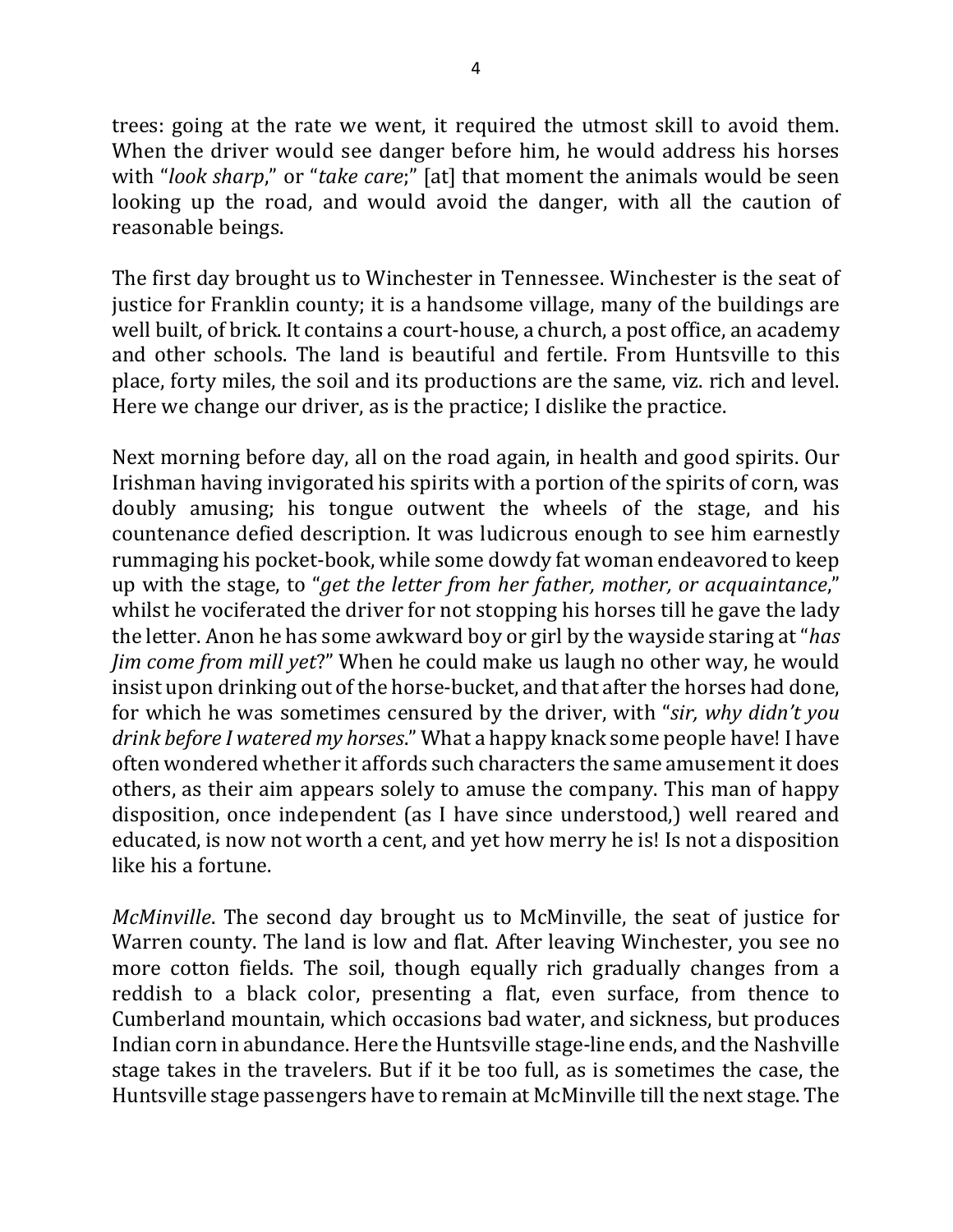Nashville stage brought but three passengers, and our Irishman going no farther, we got a seat, as it happened. I was gratified that our Tennessee boor had to give up the back seat, which was the exclusive privilege of those first in the stage. I had much rather have dropped the Tennessean, as we were now nearly laden with the baggage of the strangers, he being very heavy, and had not three ideas in his head.

Our new fellow travelers were, a young Doctor who lived in Knoxville, a Mr. Mager (or Major,) who lived in Philadelphia, to which city he was returning, after a three years residence in New Orleans, as agent for his father. He was modest, genteel, and communicative, with a countenance glowing with benevolence and good humor. I don't know when I was more disappointed; I had always understood that the young men of Philadelphia were inanimate, ignorant, reserved, and unsociable; a greater contrast, perhaps, never existed than the present. The charms of this amiable stranger left a lasting impression on my memory. Our third and last stranger, was, I believe a merchant, clerk, or something like that, direct from Nashville, but where his place of residence, I never learned; for although two days in company, he did not in that time, speak more than half a dozen words. He was one of your close calculating, suspicious, distant, contracted men, his countenance a complete contrast to the openness and candor of our Philadelphian. The young Dr. of Knoxville, in few words, was a pert little fop, and an ignoramus besides. Such are the travelers that now joined us.

We set out from McMinville<sup>5</sup> long before day, and long before we reached Sparta, a little village, where we were to change horses, and breakfast, it rained excessively. At length we reached Sparta, at the foot of Cumberland mountain. Sparta is the seat of justice for White county, it has some very neatly built houses of brick, contains a church, a court house, a post office, and unfortunately for us, two taverns. My friend of Abington proposed to take breakfast at one of these, a different one from that at which the stages were wont to stop; the fare, he said, was much better, and withal, cheaper: this however, would have had but little weight with us, but the proprietor was a worthy man, and a new beginner. We therefore closed with his proposal. But this circumstance put it out of our heads to enter our names, at the stage office, which was kept at the other tavern, and here the new driver, a huge, rough, red

<sup>&</sup>lt;sup>5</sup> Footnote in original: "A village, called after M'Min, Governor of Tennessee. It is growing *fast.*"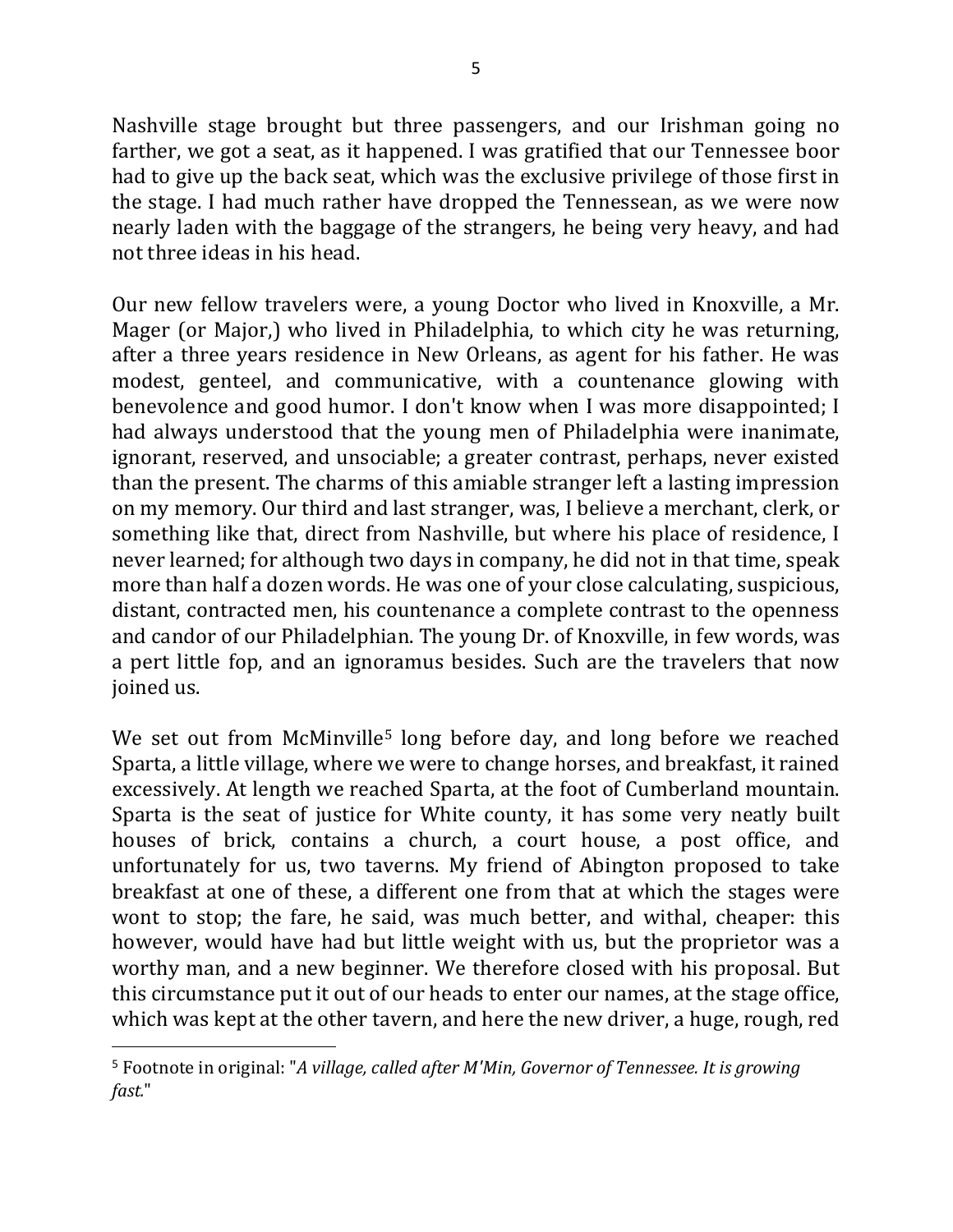headed fellow, comes posting upon us in a violent passion, swearing he would leave us, and in fact he was very near it; he did wait, however, until some of our party ran to enter our names on the way-bill. While they were absent, he and our tavern-keeper had nearly come to blows, because he did not apprise us of our duty. But as the tavern-keeper waxed warm, the other grew cool, and, upon the interference of the travelers, the storm blew over. I suspected, what I afterwards found true, that the mighty offence was that we gave the preference to the new tavern. This was the meanest driver I met with on the route.

Near Sparta they have found salt water, from which they already make a considerable quantity of salt. Within a few miles, also, there is a spacious cave, called the Arch Cave, a great natural curiosity, having an archway underground, the distance of a mile in length, through which persons may walk upright, from one end to the other, an opening being at each end, sufficiently wide to admit one person. Some saltpeter has been made at this cave, and a great quantity, I am told, might be made were it properly attended to. At Sparta, and at the new tavern too, we met several members of the Legislature on their way from East Tennessee, going on to Murfreesboro, to hold their session. We were sorry to impart bad news to them, but it was little less than our duty to do so. Their house in which they intended to convene, viz. the state-house, was just burnt to the foundation, only two nights before; the gentlemen who joined us at McMinville saw its remains smoking on the morning of the succeeding day. Respecting this dreadful business, different opinions prevail; some suspected the people of Nashville, and some the people of Jefferson, in order, as was supposed, that the seat of Government would be moved, at least the approaching session. But in this, if this was the view, they were disappointed, as I have since learned, they convened in a church.

*Cumberland Mountain*. This was an unlucky day throughout, we were so heavily laden, the mountain to ascend, and the rain had rendered the road deep and difficult. Such being the case, we had to walk on foot a great part of the way up the mountain, all but our Tennessee clown, who feigned himself sick; but I shall ever think he was anything else than sick, and worse than all this, we have to travel all night. The Cumberland mountain, where we cross it, is sixty miles wide. About day-light we arrived at the foot of "*Spencer's Hill*," by far the steepest part of the mountain. When you are on the summit of this part of Cumberland, you have a grand view of this stupendous pile. The eve ranges over the whole, without control, to an immense distance, the mountain throwing itself into a thousand different shapes and curvatures, assuming different hues,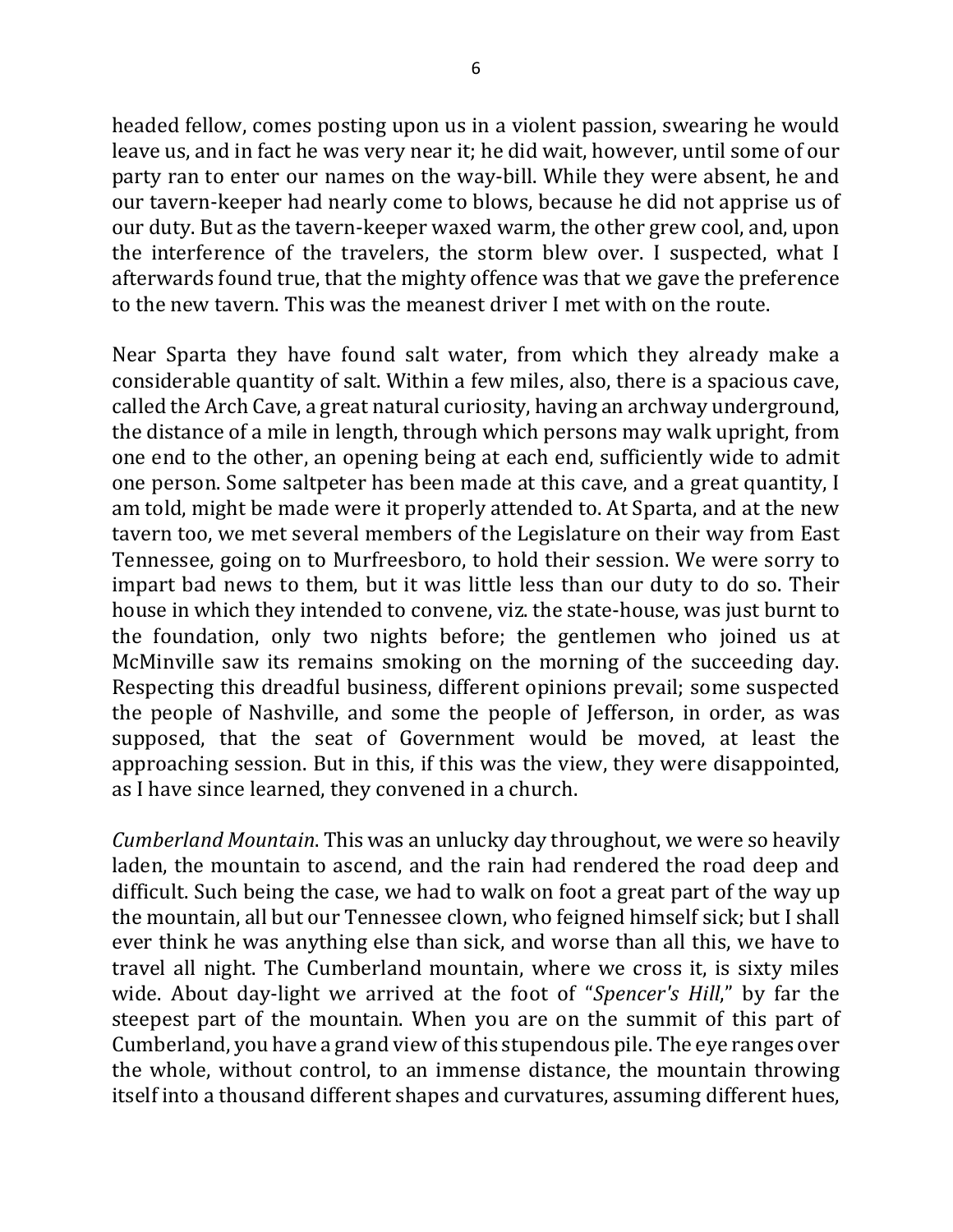as they are near or remote. I was much pleased at the enthusiastic effusions of our Philadelphian, to whom the sight was new, he having never witnessed a scene like this. I was glad that it afforded him pleasure, but for myself, I have little partiality for mountains; I have suffered too much amongst mountains; they are splendid objects to look at, and sound well in theories, but nothing wears worse than mountains, when you take up your abode amongst them. True, you can have a delicious pheasant, a venison, or a trout now and then, but these delicacies are greatly overbalanced by the cold blasts of the winter, killing your lambs and calves by dozens, chilling vegetation, overwhelming everything with snow, and a thousand other inconveniences, killing up your horses clambering over them, to bring you from a distance articles of necessity, rewarding your hard labor with a scanty bundle or two of buckwheat perhaps, or rye, and a few Irish potatoes. I confess I cannot admire mountains as I hear many do.

*Spencer's Hill*. This hill took its name (as the story goes) from a man by the name of Spencer, who with his family was travelling westwardly, and encamped for the night on this hill, that having built his fire over a snake den, the snakes, annoyed by the heat, came out in the night and bit him in such numbers, that he died immediately. In the pangs of death, he awoke, called his wife and bid her get up quickly, and save herself by flight, which she did. It appears incredible that the snakes should wreak their vengeance on the man, whilst the woman escaped unhurt. A number of legendary tales are related of this memorable mountain, such as people being frozen to death in the snow, killed by the Indians, &c. Though there are several houses and farms on it, the land is thin, and the accommodation is wretched, hardly fit for waggoneers.

When you gain the eastern limit of Cumberland, you have an extensive view of East Tennessee, Clinch River, Kingston, and Campbell's Fort; all are present at once, to view. It was truly grand and picturesque. The Fort rises conspicuous above the rest, it being situated on a high hill, descending rapidly at all points. What a scene this for the fancy and pen of a poet! while I have neither leisure nor talents to exhibit it in simple prose.

The Cumberland mountain leaves you on the bank of Clinch River, a beautiful smooth-flowing stream, about 250 yards wide, navigable its whole length) which is a little less than 200 miles. While crossing Clinch (which you do in a boat) you witness another display of the rich and beautiful scenery which abounds in this country. Kingston lies before you  $-$  the majestic Tennessee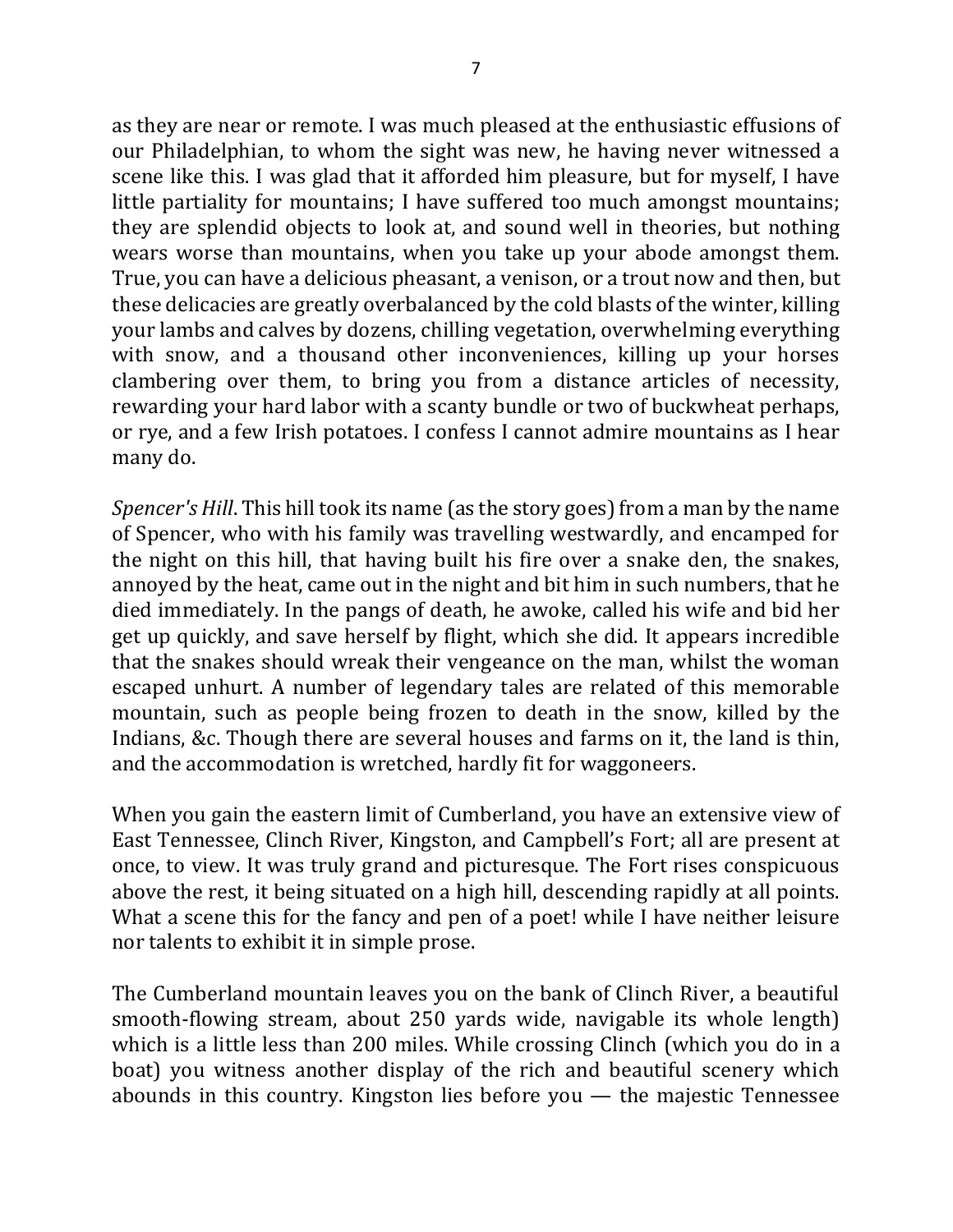shows itself below, having just joined Clinch river, while Campbell's Fort appears at the same time looking down upon the junction of these noble streams, from its lofty eminence to the right, decorated with fruit trees and shrubberies, like the guardian genius of the place.

Kingston, the seat of justice for Rowan county, E. Tennessee, is built on that point of land formed by the junction of Holston and Clinch rivers. It is a handsome little town, of about forty houses; a post-office and a fine spring are all the objects of notice within it. Having travelled forty-four hours without sleep, we arrived at an inn a few miles west of Knoxville, at 10 o'clock at night, where, more dead than alive, I threw myself on a bed, without undressing, to await the hour of starting. We arrived at Knoxville to breakfast, and my friend of Abington and myself resolved to stop till the next stage, to refresh ourselves with sleep, for the want of which we were almost exhausted. I must not forget to mention that we passed Campbell's station a few miles below Knoxville, and the pleasure I had in seeing and talking with Col. Campbell, who gives name to it and to the Fort mentioned before. I had a message to him from his daughter, Mrs. Col. Wright, of Alabama. The good old man came out to meet me with a smiling countenance. He appeared to be between sixty and seventy, hale and active, tall and straight as an Indian. Happy should I have been to have spent some time with him, but the stage drove on, and we parted. I ought to have mentioned too, that we set down our Tennessean in the road, the preceding night, being near his home.

*Knoxville*. Here our fellow travelers of Nashville parted from us, the one who belonged to Knoxville having arrived at the end of his journey  $-$  Mr. Major and his friend pursuing theirs to the north. I never shall forget the former, particularly an expression of his, on a dispute which took place between the passengers: "Let us have peace." He spoke with such persuasive sweetness that harmony was soon restored. I never was more struck by so few words, and from so young a man.

Knoxville is the largest town we have seen since we left Huntsville. It is situated on the Holston river, below its junction with French Broad. It contains four churches, for as many denominations, a court house, offices, a prison, two printing offices, a bank, a college, an academy, and several schools. It has twelve stores and 300 houses, several of which are of brick, besides barracks for 500 men. They have a watch, but the town is not lighted. The college is handsomely endowed by Congress, and is in a flourishing condition. The manners of the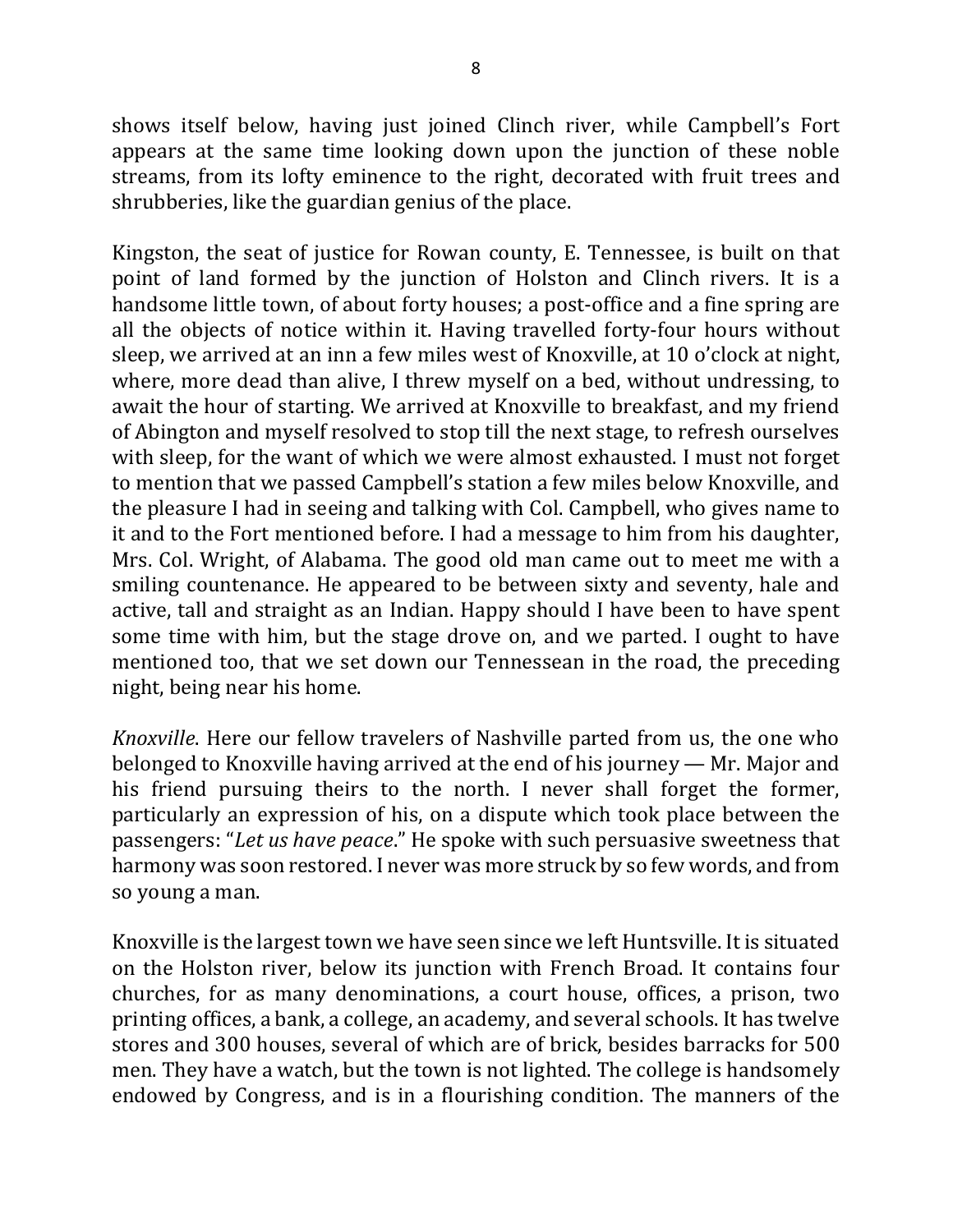citizens are very pleasing, and much more refined than those of Huntsville, though with not half their éclat. The ladies are easy and artless, very much so, — and what is highly honorable to the citizens, and what I never met with before, the different sects of Christians unite in worship! These must be Christians indeed! The land near the town is very poor pine land, though I am told that large bodies of good land lie on the river.

We put up at Boyd's  $-$  a man who in every respect deserves the patronage of the public. He keeps a table spread with plenty and variety, and what was our bill? 50 cents per day, including extra charges.

 $-$  O  $-$ 

During our stay at Knoxville, a beautiful female from the Northern States, accompanied by her husband and two beautiful children, passed through the town. Her husband has an interest in the salt works, already mentioned, near Sparta; he is a man of some wealth, and although a Yankee, had purchased several slaves as he came through Maryland, with a view of making his fortune at the salt works. Poor simpleton! he will lose his children, and very probably his wife, the first year, and the next he will break — the place being generally fatal to foreigners. This day's stage (I mean the fourth) brings one passenger, and with him we pursue our journey.

Our new fellow traveler was by far the best company we had had yet; he was all frolic, fun, life and spirits that never flagged. He was different from our Irishman in this, he never drank a drop of spirits. He was not long in our company, before he imparted to us three of his maxims, one was "*that he never drank*," the second, "that he never played cards," and the third, "that he never gave or took *paper money*." All this was well. He, I soon discovered, would keep me from the hypo,<sup>6</sup> so long as we remained together. He had been accustomed to travelling, and that too in a stage: he had never learned to ride on horseback. He was a Yankee, he said, but I do not believe him hardly yet; neither his conversation nor manners had any appearance of the Yankee. If he really was a Yankee, he was the most gentlemanly of the country I had ever seen. I hinted this to him. "*I hope,*" said he, "you wouldn't judge us all by the d— n little Yankee peddlers that *go through the country*." He was about twenty-three years of age, well made, his complexion dark, his features handsome, and countenance all expression. He

 $\overline{a}$ 

 $6$  Hypo — hypochondria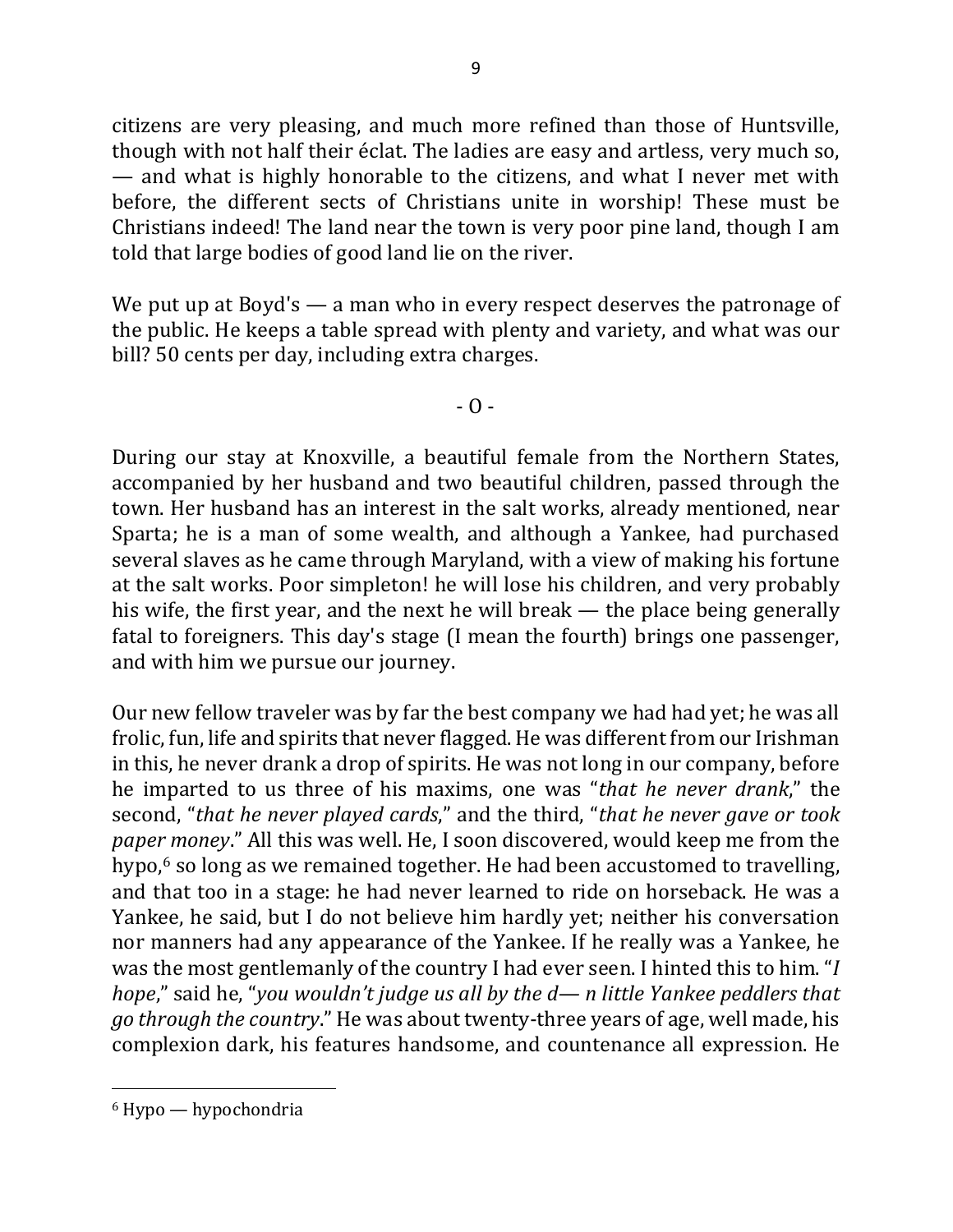had what is called a "*laughing*" black eye. He was a merchant from Demopolis, going on to New York, to purchase goods. Demopolis is a town in Alabama, in that part of it that was ceded conditionally to the French. I was glad to hear this; I had heard much of those emigrants, and now I had an opportunity (so far as I chose to rely) of hearing the truth.

 $-$  O  $-$ 

We laughed enough at his droll description of the French, hardly sensible of the jolting and swiftness of the stage. He had purchased a tremendous watermelon at Knoxville, and after we had done laughing he sat the melon in the driver's water-bucket. It was so large that he could only get a part of it endways into the bucket; setting it therefore between his knees, he began to slice it into pieces, which he distributed liberally between us and the driver, and commenced eating himself, and singing alternately. Somewhere on the road, he had inquired for melons; the man of whom he had inquired, desired his daughter (a woman grown) to go to such a place, and she would find one. The girl was not long in finding the melon, and in the eagerness of her joy she exclaimed, before she was near the house, "*Oh law, daddy, it's a roarer*." The humor of the thing struck him at the moment, and he and my friend of Abington began to sing, "A bucket full of *watermelon, we're neither drunk nor mad nor felon,"* and the chorus, "*my daddy is a roarer O*," as loud as a trumpet, the horses going almost at full speed. I was really deafened with them, but could not refrain from laughter to see the doors and windows fly open, and crowded with amazed spectators, while the dogs barked, and the stage flew on, without giving them time to gratify curiosity. When I remonstrated with them, the Alabamian said, "*O, never mind, it will be a new epoch;* the people on the road will say hereafter, 'the year (or as the case may be) after the roarers went along."

Upon gaining Virginia, the country is principally settled with Germans and their descendants; therefore, as soon as you are in Washington county, Va. you have Dutch (as they are called) drivers, Dutch inns, and Dutch everything. These mischievous plagues still kept up the roaring, and our Dutch driver, to whom this roaring was a new thing, would look round, with evident signs of amazement. Sometimes he would mutter to himself, sometimes go slow, and then put his horses to their best speed, as if he would outride the noise, or by that means bring about a cessation. But all in vain  $-$  the faster he drove the louder they sang, till their voices were exhausted. After making inquiry where we were to sleep that night, and the driver, pleased to find they were rational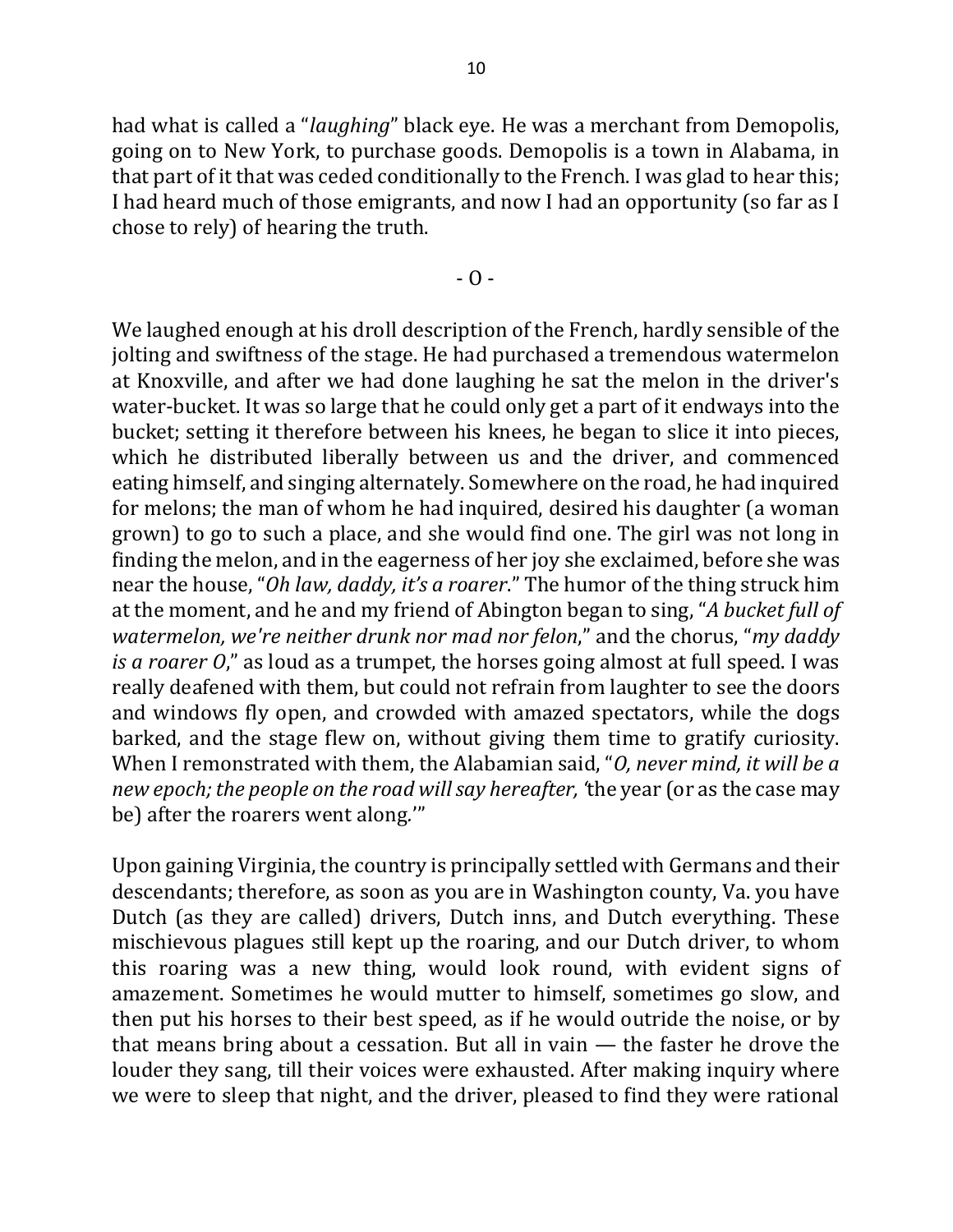beings, had satisfied them on that point, they agreed between themselves to rest until they came within hearing of the house. Accordingly, they raised the roaring, and continued until the horses stopped at the gate. Meanwhile some dozen Dutch men and women, the brothers and sisters of the driver, with the father and mother, attracted by the noise, were paraded in the vard, with looks of terror and amazement; and the moment the horses stopped, the old man accosts him — "*Vy Shake (Jake) vot sot ov beebles is you cot, is it ta tifle, oder mat beebles?*" Jake muttered something, as I replied, "*yes, we had one poor fellow, whom* we were taking on to the lunatic hospital." The old man had just time to say "which is he," when seeing none but well-dressed, genteel looking people jump out of the stage, his terror gave way to joy. The next day I was rid of the roarers, as Mr. B. of Abington arrived at his place of residence, and his friend, of Alabama, wishing to rest, accepted an invitation from him, to spend a day or two at Abington, I pursuing my journey alone.

East Tennessee, resembles the western part of Virginia, being nothing but alternate mountains and rivers. We cross no mountain, however, but the Cumberland, our road following the Holston river, which appears and disappears at intervals. The land on those rivers, however, is fertile, and yields hemp, corn, tobacco, wheat, rye, oats, flax, sweet and Irish potatoes, fruit such as apples, pears and peaches, all sorts of garden vegetables, particularly melons, that exceed those of any country I have seen, both in size and flavor. East Tennessee exports flour, Indian corn, Irish potatoes, whiskey, bacon, cider, apples, cider-royal, Tennessee-royal, hemp, tobacco, iron, beef, butter, cheese, beeswax, lard, feathers, Indian-meal, onions, and great quantities of plank, scantling, and other timber. These articles they exchange mostly for cotton, either in Alabama or New Orleans, and this they again exchange for merchandise. The merchants have to wagon their goods from Philadelphia, as they cannot ascend the river without great difficulty. We met a number of those wagons every day, ten and twelve teams together. They were so heavily laden, and the weather so warm, that they never travelled more than ten and twelve miles per day. The poor horses, I was sorry for them; the skin, in many instances, being rubbed off with the gear. The road is wretchedly bad, too, particularly after you get in Virginia: and here the stage passes six times every week, carrying the U. S. Mail; that is, three go to Nashville, and three return in one week, and yet, no one repairs the road. I should think it nothing but right, and just, that government should improve this miserable road, or make a better.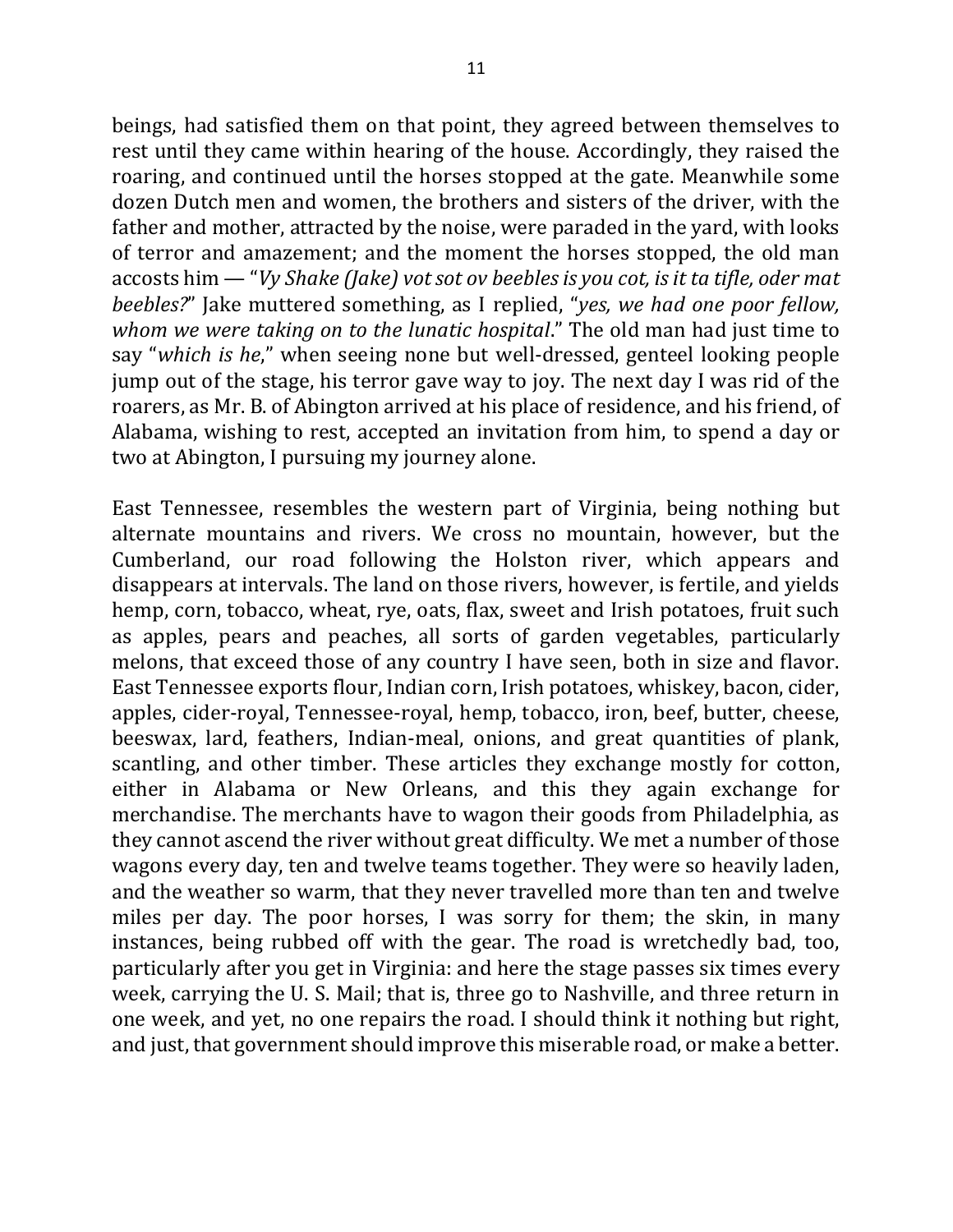Notwithstanding the great advantages derived from increasing demand for its produce, East Tennessee is at a stand. In many places, improvement has ceased, the houses going to decay, and many of them tumbling down. Their little towns have a melancholy appearance, and evidently show that they are no longer the residence of industry or enterprise. Even in Knoxville, although some new buildings are erected, yet many others are moldering into dust.

I passed the head of Holston, yesterday, after tracing it from the shoals, where it is three miles in width, to a small creek, and finally to its source, which is two small springs, one on each side of the road, in Washington County, Virginia. Tennessee river waters five States,<sup>7</sup> Virginia, North Carolina, Tennessee, Alabama, and Kentucky. A gentleman related to me a singular anecdote of this river, which I never heard or read of, until I went to Alabama. One, upon whose veracity we may rely, says that there is a place called the Painted Rock, which is not far above (if I mistake not,) where it passes through Cumberland mountain. This rock presents toward the river a perpendicular surface of great height from the water's edge, with written characters in red paint, equally distant, both from the top and the bottom, and far beyond the reach of any person, either from above or below; nor can they from the distance, ascertain in what language the characters are written. This phenomenon has given rise to various conjectures: some imagine that a part of the rock has been broken off by some shock of nature, upon which some adventurous individual might have once stood and left this memento of his temerity. Others think it has been done by means of a long pole. The Indians who live near the place can give no account of it.

*Newbern*. Here I turn to the left, my way to the Springs lying through Giles county, Va. And here too I had the pleasure of once more meeting my friend of Demopolis, and I hope it will not be the last. I shall never forget this agreeable and pleasant stranger.

*Washington*, *Wythe*, *and Montgomery*. These counties of Virginia meet the traveler in succession upon leaving the state of Tennessee. Industry marks the face of the country, and in many parts, opulence and taste; great part of them, however, as before observed, are settled by Germans. In these three counties three things are peculiar to them, viz: more natural children and more fleas  $-$ 

<sup>&</sup>lt;sup>7</sup> Footnote in original: *"I might say six, as it touches Mississippi."*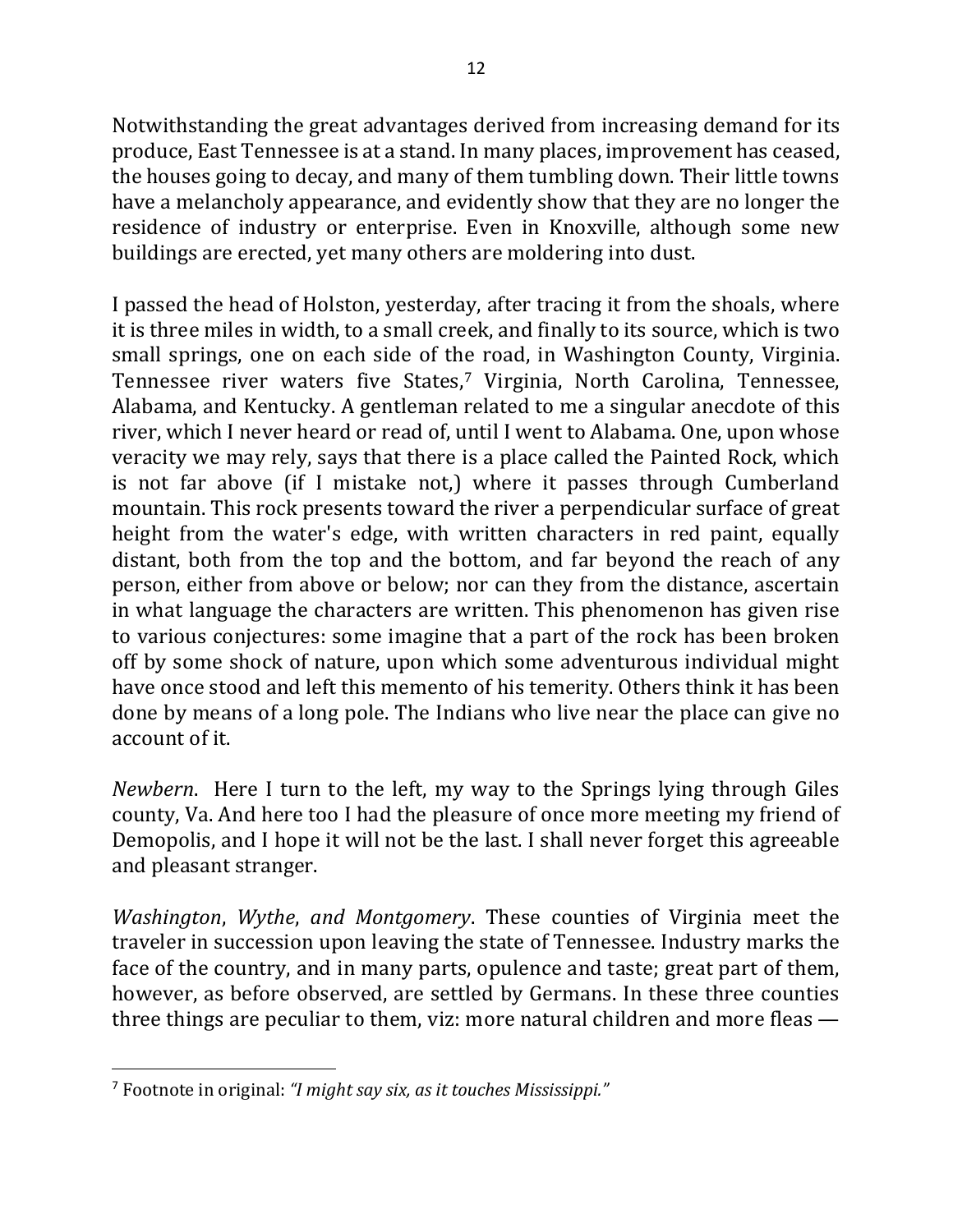I'll venture to say  $-$  than can be found in any ten. The third peculiarity is their "*sweet melodious voices*;" their accent is distinguished by a sonorous, smoothflowing sound, which is actually enchanting  $-$  it is music. They do not themselves appear conscious of this endowment of nature, which is free from affectation. I remarked this peculiarity in them when I formerly passed through this part of Virginia some years since; also, in those who visit our country for the purpose of traffic. I have travelled through several of the states, and never witnessed anything equal to this natural excellence. They likewise surpass in personal beauty; they are handsome fine-looking men, very much in appearance like the Kentuckians, though they excel even these in expression of countenance. In addition to all this, they are a well-informed, hospitable and polite people.

 $- 0 -$ 

After spending several days at Newbern, I bid my kind and worthy friend, Mr. Tiffany, adieu.

*Giles County*. Giles is a poor, hilly, broken, thinly settled county. I was agreeably surprised at the passage of New River through Peter's Mountain: the scenery it presents is truly romantic  $-$  the only thing worthy remark on the road to the Salt Sulphur, where I arrived very much fatigued. And here I have the fleas again, notwithstanding the neatness of the landlady, who is an excellent housekeeper. They certainly must delight in a cold climate, the whole of this country, and particularly this, (Monroe,) being elevated almost to the clouds. Here are people from almost every state in the Union, going to, and coming from the different mineral springs, which abound in these everlasting mountains. Some come for health, and some for pleasure. In Paulding's "Letters from the *South*," you have a very correct portrait of these watering places; a better description could not be given. In this county (Monroe) are no less than four different mineral springs. Here are the Salt Sulphur and the Sweet Sulphur within a mile of each other  $-$  the Red Sulphur, which is said to be the most efficacious of them all, within eighteen miles, and the Sweet Spring within twenty. Besides these, there are the White Sulphur and the Blue Sulphur in the adjoining county of Greenbriar, and in the county of Bath, about forty miles north-east of this place, are the Hot Springs and Warm Spring, about four miles distant one from the other. How admirably has Providence provided resources for every part of the globe. This bleak, inhospitable, and dreary country, remote from commerce and navigation, destitute of arts, taste, or refinement, derives